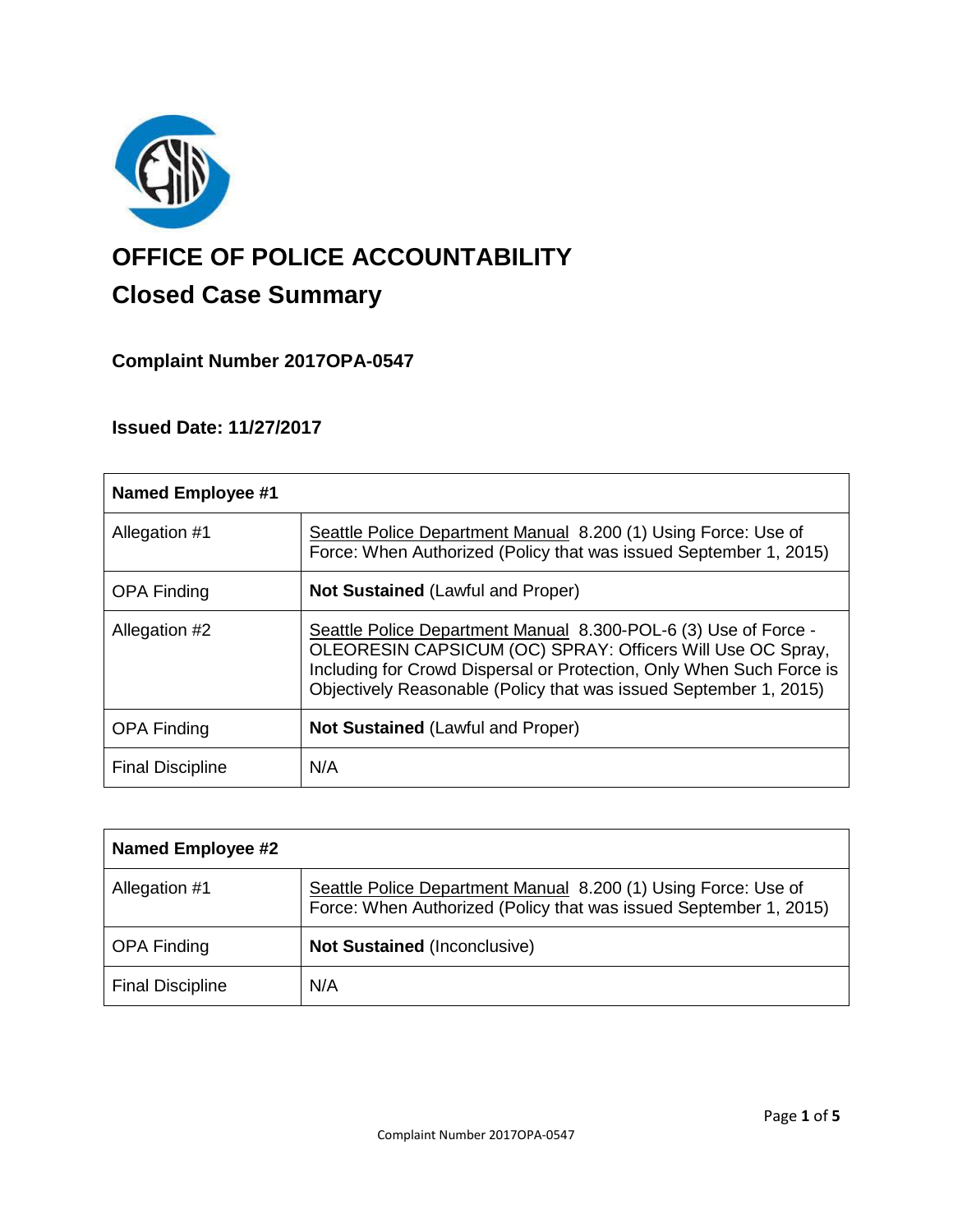#### **INCIDENT SYNOPSIS**

The Named Employees were working the May Day 2017 protest.

#### **COMPLAINT**

The complainant alleged that Named Employee #1 and Named Employee #2 used excessive force on demonstrators during the protest.

#### **INVESTIGATION**

The OPA investigation included the following actions:

- 1. Review of the complaint
- 2. Review of YouTube video
- 3. Search for and review of all relevant records and other evidence
- 4. Interviews of SPD employees

#### **ANALYSIS AND CONCLUSION**

This incident was captured by You-Tube video. The video showed a line of SPD bicycle officers facing a number of demonstrators, who were standing on a sidewalk. The complainant was viewed among the demonstrators and, in the beginning of the video, was blowing a red horn/vuvuzela. The officers gave the demonstrators several orders to move back and began moving their bikes towards them. While most members of the crowd did move back, two individuals appeared to stay stationary. The officers told the demonstrators to move back again and pushed forward with their bicycles. In doing so, the two individuals who did not initially move back were observed falling backwards to the ground and landing on their posteriors.

At this time, the complainant was standing to the left of the demonstrators, in the street. He was pointing the red vuvuzela at officers. He walked onto the sidewalk towards the officers and reached out towards an officer, who was later identified as Named Employee #2, with the horn/vuvuzela. When he did so, Named Employee #1 appeared to begin to remove his Oleoresin Capsicum (OC) spray from his belt in order to use it to disperse the complainant. At the time he did so, the complainant quickly turned and started to head into the crowd. Virtually simultaneously, Named Employee #1 released a short burst (approximately one second) of OC spray towards the complainant. The OC spray appeared to strike the complainant's back as he moved away from the officers. From a review of the video, the OC spray did not appear to have affected any other demonstrator aside from the complainant.

Named Employee #1 documented his use of force in a Type II statement. In that statement, Named Employee #1 indicated that he used the force in question because he observed the complainant "reach out to grab" Named Employee #2, and he was worried that Named Employee #2 was at risk of being assaulted. Named Employee #1 recalled that the burst of OC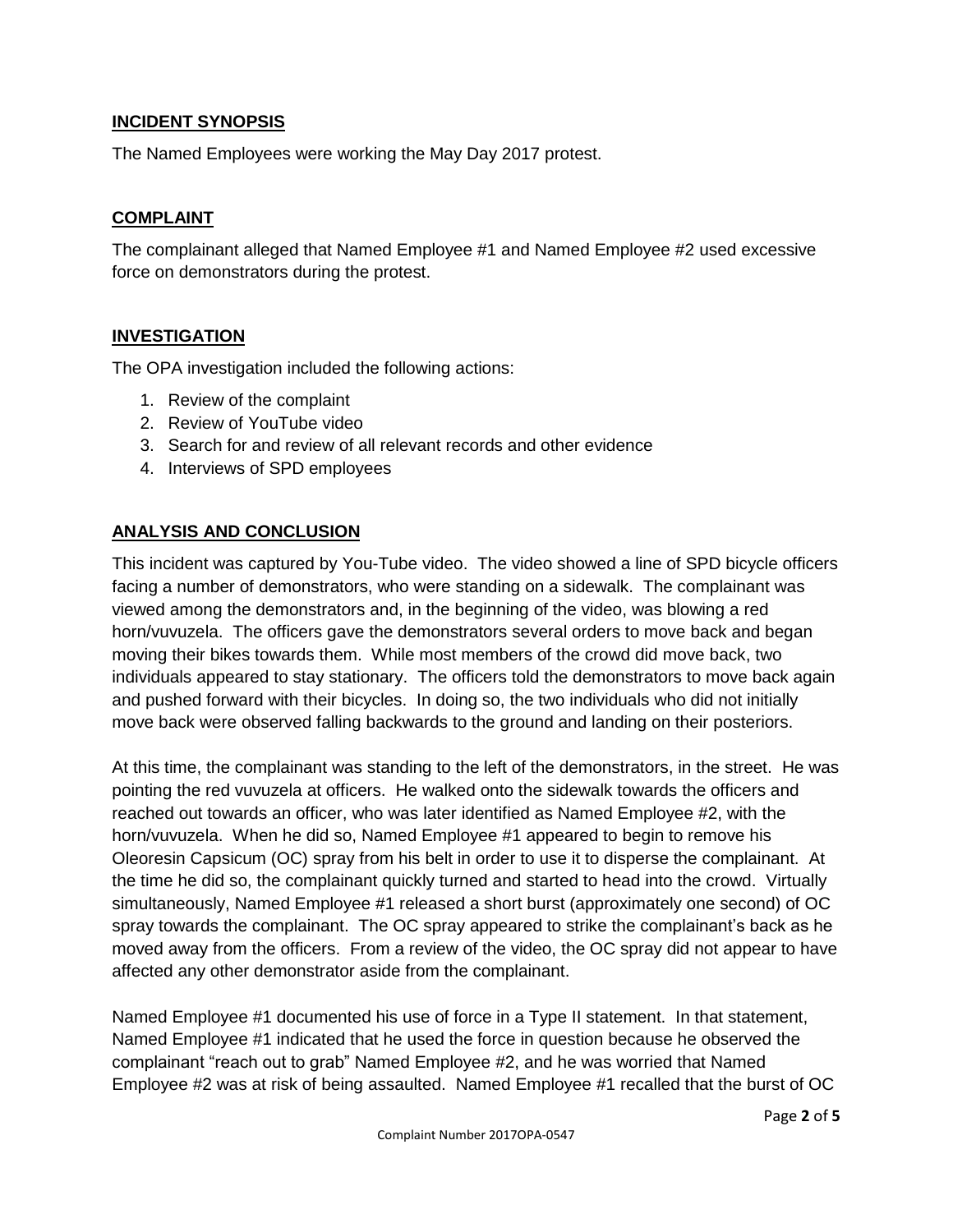spray lasted approximately two seconds and that, once he sprayed, the complainant turned around and fled. After writing this statement, Named Employee #1 reviewed video of the incident. He indicated that it did not change his recollection of the incident. He noted that he did not recall the complainant reaching out at Named Employee #2 with an object, as opposed to trying to grab Named Employee #2. He further noted that based on his review of the video, his burst of OC spray lasted for one second, not the two seconds he had previously estimated.

The complainant alleged that he observed an officer (identified as Named Employee #2) push someone to the ground with his bicycle and that he approached Named Employee #2 with the intent of telling the officer that he had just committed an assault. Another officer then sprayed the complainant in his back with OC spray.

SPD Policy 8.200(1) requires that force used by officers be reasonable, necessary and proportional. Whether force is reasonable depends "on the totality of the circumstances" known to the officers at the time of the force and must be balanced against "the rights of the subject, in light of the circumstances surrounding the event." (SPD Policy 8.200(1).) The policy lists a number of factors that should be weighed when evaluating reasonableness. (*See id*.) Force is necessary where "no reasonably effective alternative appears to exist, and only then to the degree which is reasonable to effect a lawful purpose." (*Id*.) Lastly, the force used must be proportional to the threat posed to the officer. (*Id*.)

SPD policy recognizes that whether force is reasonable needs to be "judged from the perspective of a reasonable officer on the scene, rather than with the 20/20 vision of hindsight." (SPD Policy 8.000(4).) The policy also stresses that: "The calculus of reasonableness must allow for the fact that police officers are often forced to make split-second decisions—in circumstances that are tense, uncertain, dynamic and rapidly evolving—about the amount of force that is necessary in a particular situation." (*Id*.)

Based on the OPA Director's review of the video, it was found that the force used by Named Employee #1 – namely, the application of OC spray – was reasonable, necessary and proportional, and thus consistent with policy.

The OPA Director concluded that, at the time the force was used, Named Employee #1 believed that the complainant was reaching out towards and potentially preparing to assault Named Employee #2. Named Employee #1 was working in the context of a demonstration, which was inherently stressful and fast-paced, and was dealing with individuals who had previously failed to comply with dispersal orders. Given those circumstances, and given his belief that the complainant was preparing to possibly assault Named Employee #2, it was reasonable to use a one second burst of OC spray to prevent the complainant from doing so. Notably, this OC spray was specifically directed towards the complainant and not toward the broader crowd.

The OPA Director also concluded that the one second burst of OC spray was necessary to effectuate the lawful purpose of preventing a potential assault of Named Employee #2 by the complainant and to move the complainant out of that immediate vicinity.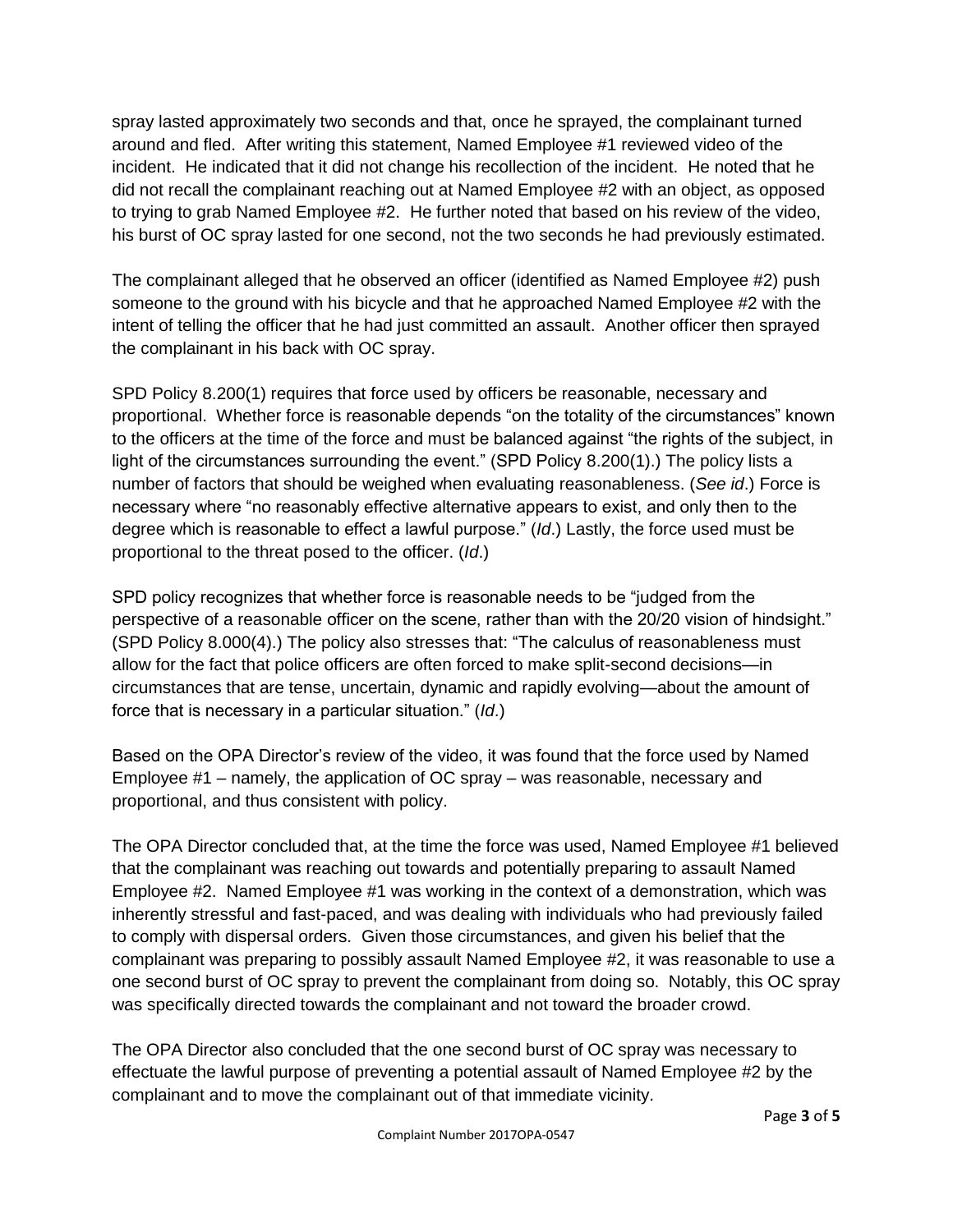Lastly, the OPA Director concluded that the one second burst of OC spray was proportional to the potential threat posed by the complainant. Indeed, it eliminated the threat and prevented the need to apply any other force.

As explained above, the video captured two individuals falling down to the ground while officers were moving a bicycle line forward and telling the demonstrators to move back. Prior to this occurring, these individuals were obscured by the bike line, which suggested, in the OPA Director's analysis, that these individuals did not comply with the initial orders to move back.

Notably, prior to the officers directing the demonstrators to move back and prior to force being used by Named Employee #1 and Named Employee #2, a Lieutenant issued two dispersal orders. However, the demonstrators remained in the area from which they had been directed to disperse.

Named Employee #2's use of force report described the force he used on that day. In that report, Named Employee #2 recalled that while he was trying to move demonstrators back as part of the bike line, a male and female demonstrator grabbed his bike. Named Employee #2 further stated that at the same time that he moved his bicycle back, Named Employee #1 dispersed OC spray at those two individuals and in their attempts to avoid the spray, they tripped over each other. This report was Named Employee #2's perception of what occurred on that day, was generated two days after the incident, and appeared to have been drafted without the aid of video. The OPA Director noted, however, that Named Employee #2's recollection was inconsistent with Named Employee #1's statement and, based on the review, inconsistent with the video evidence.

From the OPA Director's review of the video, it appeared most likely that the individuals who were knocked to the ground were knocked down by Named Employee #2's bicycle while he was moving it forward. It also appeared clear from this review that Named Employee #1 did not spray or target these two individuals with OC spray, but instead solely targeted the complainant. Notably, Named Employee #2's statement at his OPA interview was different from his initial report and adhered more closely to the OPA Director's observations and Named Employee #1's account. At his OPA interview, Named Employee #2 stated that while he was moving demonstrators back, a female demonstrator grabbed on to his bike and, when he pushed back, she fell backwards. He further stated that the OC spray occurred to his right and slightly ahead of where he was positioned, and that he did not know who was targeted.

From a review of the video, the OPA Director could not determine whether either or both of the individuals who fell to the ground were holding on to Named Employee #2's bicycle. Neither individual were ever identified and, thus, no OPA interviews of these individuals were conducted. As indicated above, the OPA Director also had questions concerning what occurred on that date based on Named Employee #2's conflicting statements. Again, these conflicts could be based on the stressful nature of the incident, differences in officer perception, the time that passed between the incident and reporting/interview, and the lack of review of video by Named Employee #2. However, these conflicts, coupled with the limitations of the video